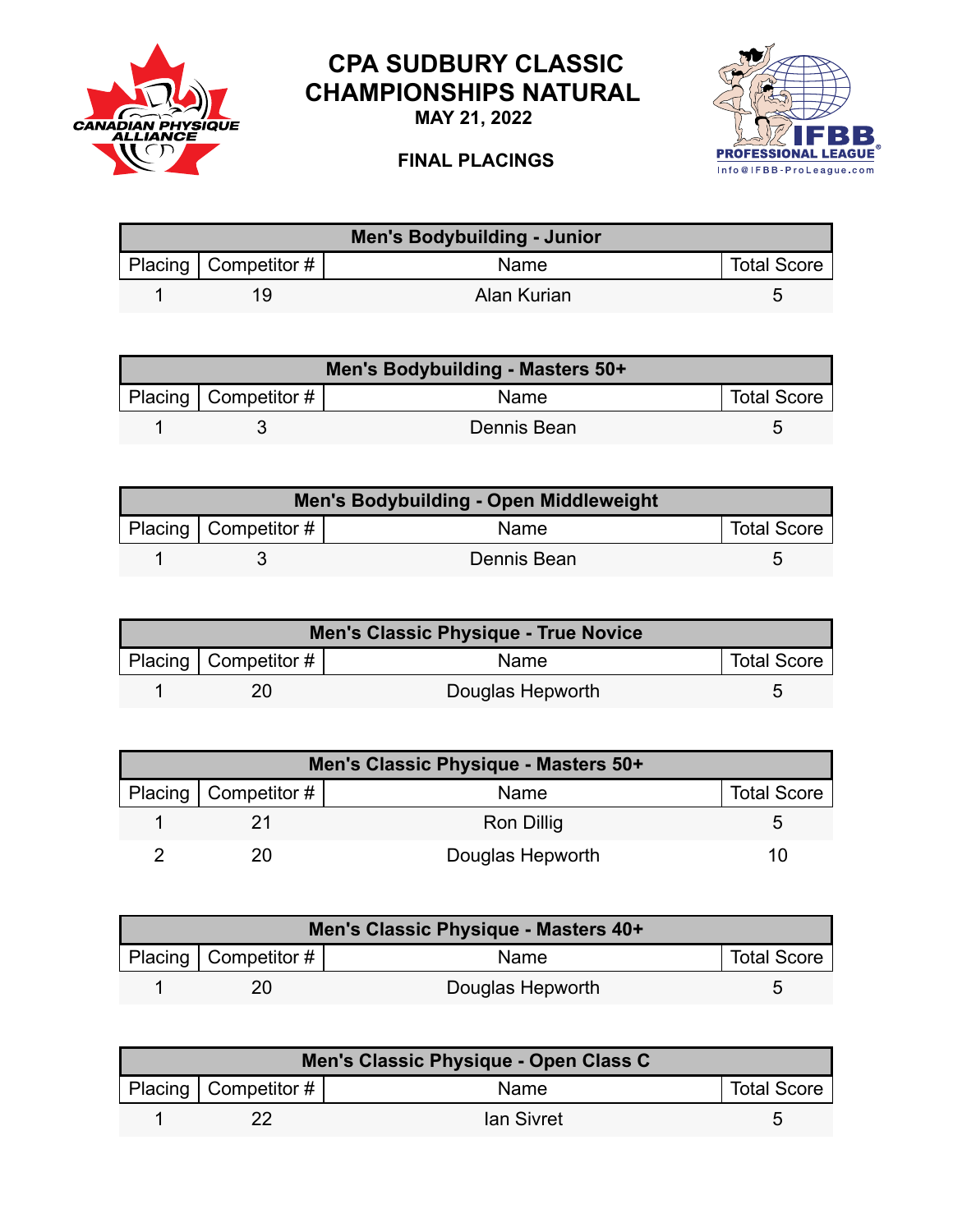| <b>Men's Physique - True Novice</b> |                     |                               |                    |
|-------------------------------------|---------------------|-------------------------------|--------------------|
| Placing                             | $\mid$ Competitor # | Name                          | <b>Total Score</b> |
|                                     | 23                  | <b>Kanvel Singh Choudhary</b> | b                  |
|                                     | 24                  | Joshua Da Silva               | 11                 |
| 3                                   | 4                   | <b>Robin Cameron</b>          | 15                 |
|                                     | 20                  | Douglas Hepworth              | 19                 |

| <b>Men's Physique - Junior</b> |                          |                 |                    |
|--------------------------------|--------------------------|-----------------|--------------------|
|                                | Placing   Competitor $#$ | <b>Name</b>     | <b>Total Score</b> |
|                                |                          | Joshua Da Silva |                    |

| Men's Physique - Masters 50+ |                  |                    |  |
|------------------------------|------------------|--------------------|--|
| Placing   Competitor #       | <b>Name</b>      | <b>Total Score</b> |  |
|                              | Douglas Hepworth |                    |  |

| Men's Physique - Masters 40+ |                        |                  |                    |  |
|------------------------------|------------------------|------------------|--------------------|--|
|                              | Placing   Competitor # | Name             | <b>Total Score</b> |  |
|                              |                        | Douglas Hepworth |                    |  |

| Men's Physique - Open Class A |                        |                        |                    |  |
|-------------------------------|------------------------|------------------------|--------------------|--|
|                               | Placing   Competitor # | <b>Name</b>            | <b>Total Score</b> |  |
|                               |                        | * Andrew Cortellessa * |                    |  |

| Men's Physique - Open Class B |              |                               |                    |
|-------------------------------|--------------|-------------------------------|--------------------|
| Placing                       | Competitor # | Name                          | <b>Total Score</b> |
|                               | 23           | <b>Kanvel Singh Choudhary</b> |                    |
|                               | 26           | <b>Travis Priest</b>          |                    |
| 3                             | 27           | Khosro Tayebi                 | 15                 |
|                               |              | <b>Robin Cameron</b>          |                    |

| Men's Physique - Open Class C |                        |                 |                    |  |
|-------------------------------|------------------------|-----------------|--------------------|--|
|                               | Placing   Competitor # | <b>Name</b>     | <b>Total Score</b> |  |
|                               |                        | Joshua Da Silva |                    |  |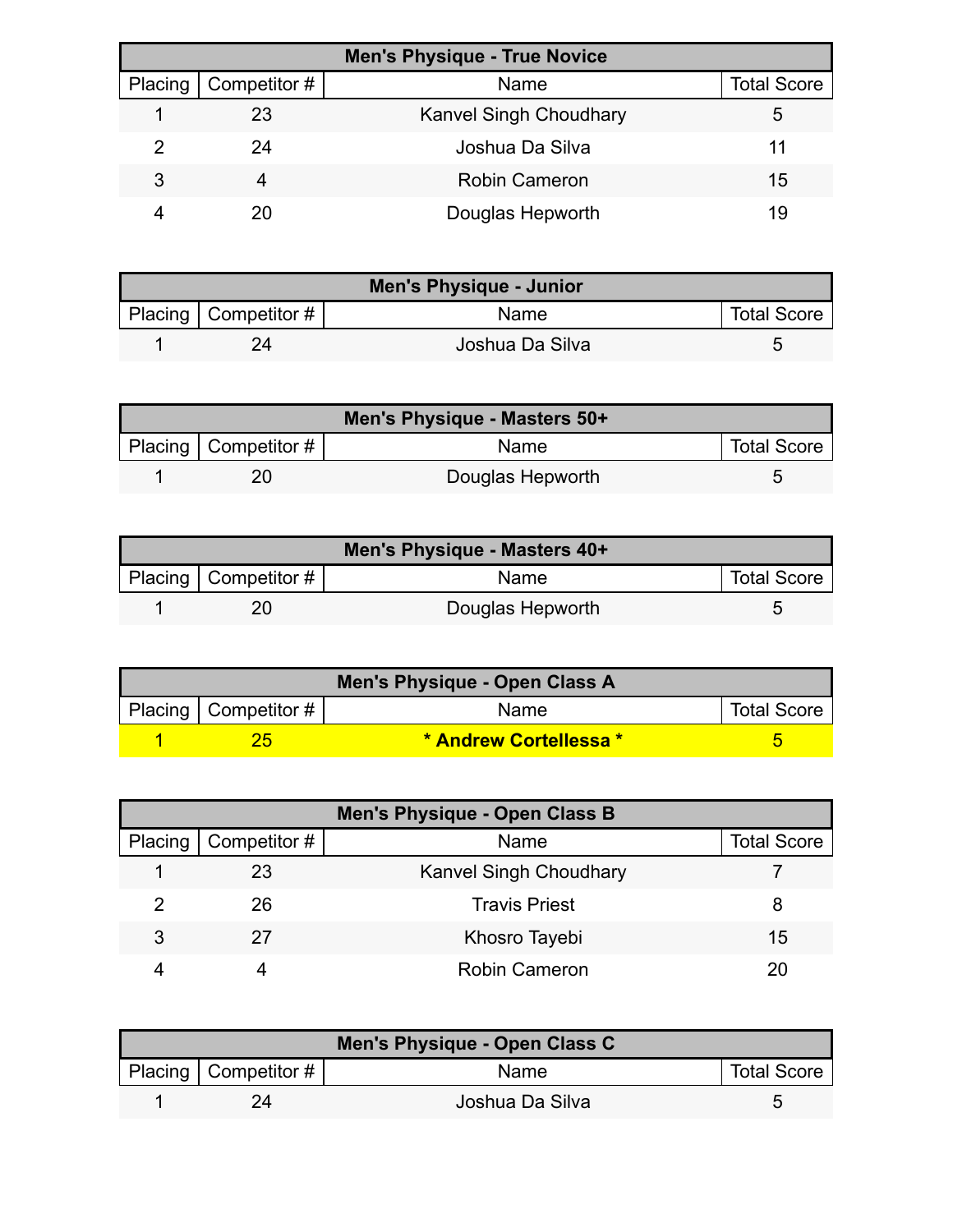| <b>Women's Physique - Open Class A</b> |                        |               |                    |  |
|----------------------------------------|------------------------|---------------|--------------------|--|
|                                        | Placing   Competitor # | Name          | <b>Total Score</b> |  |
|                                        |                        | Janice Bacvar | G                  |  |
|                                        |                        | Jessi Miller  | 10                 |  |

| Women's Figure - Masters 45+ |                        |                |                    |  |
|------------------------------|------------------------|----------------|--------------------|--|
|                              | Placing   Competitor # | <b>Name</b>    | <b>Total Score</b> |  |
|                              |                        | Deanne Spencer |                    |  |

| Women's Figure - Masters 35+ A |                |                    |  |
|--------------------------------|----------------|--------------------|--|
| Placing   Competitor #         | <b>Name</b>    | <b>Total Score</b> |  |
|                                | Laura Jackson  |                    |  |
| 29                             | Deanne Spencer | 11                 |  |

| Women's Figure - Open Class A |                        |                  |                    |  |
|-------------------------------|------------------------|------------------|--------------------|--|
|                               | Placing   Competitor # | Name             | <b>Total Score</b> |  |
|                               |                        | Jennifer Trennum |                    |  |

| Women's Figure - Open Class C |                            |              |                    |  |
|-------------------------------|----------------------------|--------------|--------------------|--|
|                               | Placing   Competitor # $ $ | Name         | <b>Total Score</b> |  |
|                               |                            | Jessi Miller |                    |  |

| Women's Figure - Open Class D |                           |                           |                    |  |
|-------------------------------|---------------------------|---------------------------|--------------------|--|
|                               | Placing   Competitor $\#$ | <b>Name</b>               | <b>Total Score</b> |  |
|                               |                           | <u>* Laura Jackson * </u> |                    |  |

| <b>Women's Bikini - Teenage</b> |                        |                         |                    |
|---------------------------------|------------------------|-------------------------|--------------------|
|                                 | Placing   Competitor # | Name                    | <b>Total Score</b> |
|                                 | 14                     | Miia Mcgrath            |                    |
|                                 | 30                     | <b>Frederik Grondin</b> | 10                 |

| <b>Women's Bikini - True Novice</b> |                        |                         |                    |
|-------------------------------------|------------------------|-------------------------|--------------------|
|                                     | Placing   Competitor # | Name                    | <b>Total Score</b> |
|                                     | 14                     | Miia Mcgrath            | G                  |
|                                     | 30                     | <b>Frederik Grondin</b> | 10                 |